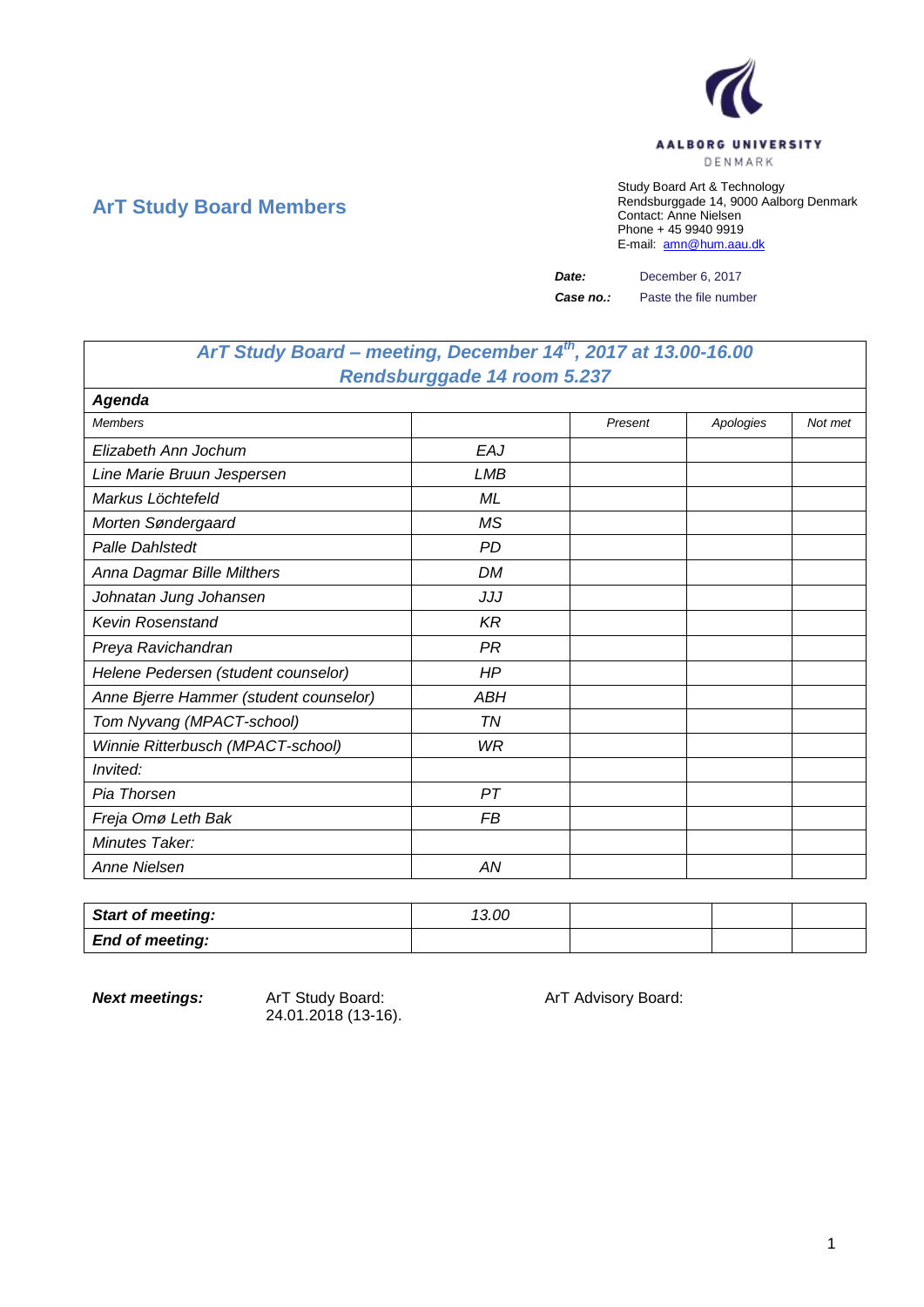

| Items: |                                                                        |
|--------|------------------------------------------------------------------------|
| 1.     | Approval of Agenda 14.12.2017                                          |
|        |                                                                        |
| 2.     | Approval of Minutes 02.11.17                                           |
|        |                                                                        |
| 3.     | News:                                                                  |
| 3.a.   | <b>Head of Study (LMB)</b>                                             |
|        |                                                                        |
| 3.b.   | <b>Students (DM)</b>                                                   |
|        |                                                                        |
| 3.c.   | <b>Students Supervisors (ABH/HP)</b>                                   |
|        |                                                                        |
| 3.d.   | <b>MPACT-School (TN/WBR)</b>                                           |
|        |                                                                        |
| 4.     | Semester Guides Spring 2018, ArT2, ArT4 and ArT6                       |
|        |                                                                        |
| 5.     | <b>Study Environment Evaluation 2017 Appendix</b>                      |
|        |                                                                        |
| 6.     | Dimittendundersøgelser HUM 2017 - BA-uddannelsen i oplevelsesteknologi |
|        |                                                                        |
| 7.     | <b>Evaluation of RUS/Study Start (Student Counselors)</b>              |
|        |                                                                        |
| 8.     | Semester Evaluation ArT2 spring 2017 (LMBJ)                            |
|        |                                                                        |
| 9.     | Evaluation of "Studypraktik" Fall 2017 (LMBJ)                          |
|        |                                                                        |
| 10.    | Money Budget - actual budget posts in 2017 (LMBJ)                      |